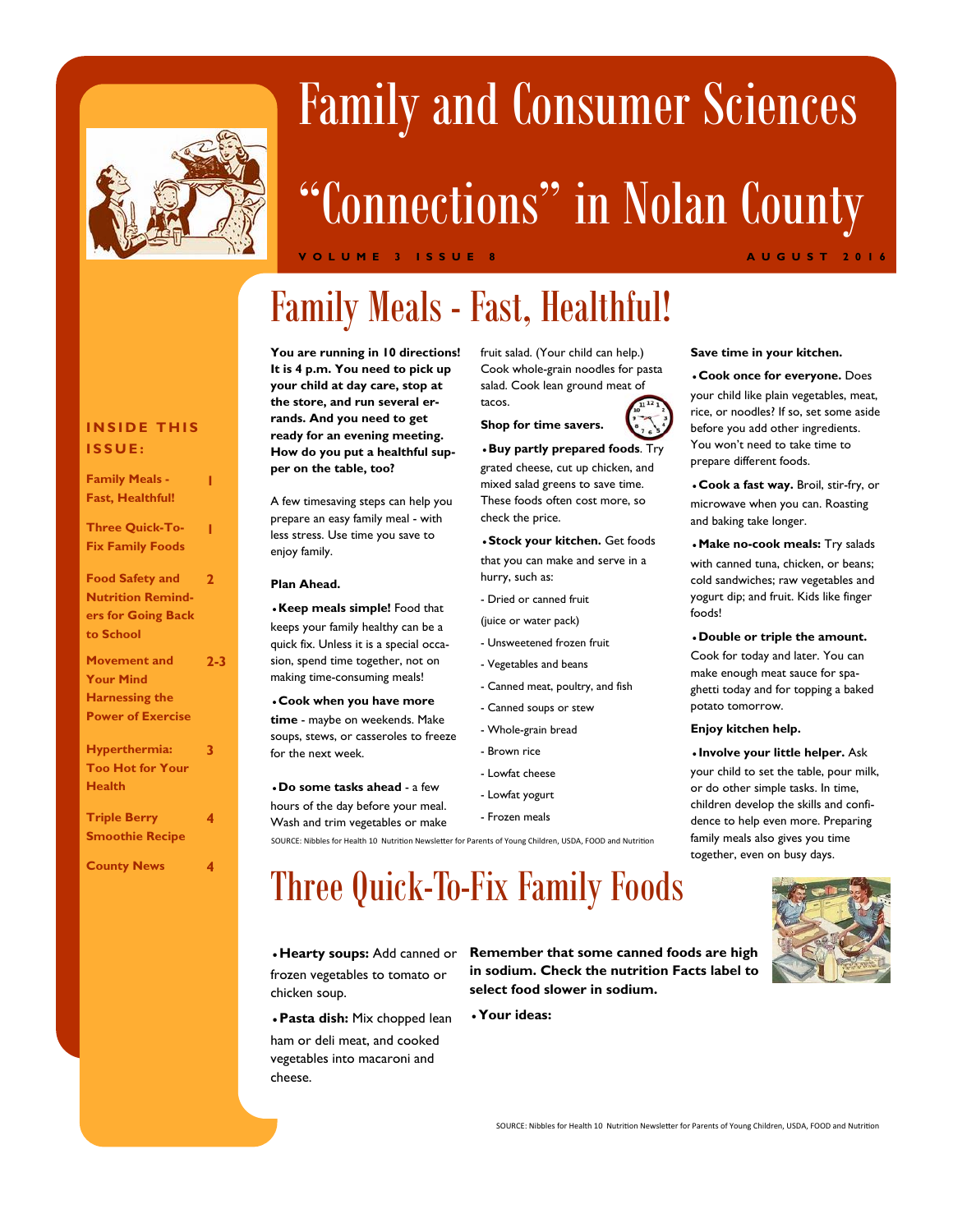#### **PAGE 2**



## Food Safety and Nutrition Reminders for Going Back to School

The school year is here and it is important to keep food safety and nutrition in mind when going back to school, A University of Nebraska-Lincoln extension educator said.

Many parents will want to pack a lunch for their children and there are important safety tips to remember when doing so, said UNL extension educator Kayla Colgrove.

"Perishable food such as cold-cut sandwiches and yogurt should not be out of refrigeration for more than two hours; otherwise students are at risk of getting sick from a foodborne illness.

SOURCE: Institute of Agriculture and Natural Resources

One way parents can keep lunches cool is to freeze a water bottle, which will serve as both an ice pack and will melt into a refreshing drink by lunch time," Colgrove said.

The lunch box should also be cleaned. "One thing that a lot of people forget to do is to clean the lunchbox with warm, soapy water before each use."

 Colgrove also offered tips for making after-school snacks nutritious.

"Make sure to include foods that have at least two different food groups," suggested snacks such as

apples and peanut butter, or fruits and vegetables dipped in a low-fat yogurt. She also suggested an oatmeal cookie along with a glass of low-fat milk.

"Studies have shown that eating together are healthier and happier. This is because eating as a family helps people build relationships and communication skills and meals are likely to be healthier at home. We need to emphasize that eating as a family is important," Colgrove said. "It doesn't necessarily have to be dinner.

For more information about food, nutrition and health, visit: http// food.unl.edu/web/fnh/home

*Pick an activity that gets you out of the house and into the company of others. Isolation contributes to depression, and it can sap motivation.* 



## Movement and Your Mind

There's a veritable mountain of research to support the physical benefits of regular exercise. But studying its effect on mental states is a lot harderemotions aren't as easily measured as physical effects, and assessing them depends on the subjective reporting of the person experiencing them (or the observations of people whom that person interacts).

That disclaimer noted, scientific studies have confirmed fairly consistently what exercisers have reported for millennia: that exercise is good for the mind as well as the body. Studies have found that is can improve mood, reduce anxiety, and produce a sense of wellbeing. This provides the positive feedback that encourages us to keep training. What's more evidence has been accumulating that exercise can reduce depression in many people, and may even help prevent it in the first place.

#### **Sound body, sound mind**

A review by the independent Cochrane Collaboration, based on 35 studies, concluded that exercise is moderately effective for reducing depressive symptoms in adults, compared with no therapy. In a small number of studies, it provided effects comparable to-though not greater than-

antidepressants or therapy. The reviewers noted, however, that when studies of poorer quality (they weren't adequately controlled, for example), the difference between exercise and no therapy became less conclusive. A second review, published in the American Journal of Preventive Medicine, included 25 regularly, even at low levels (such as walking or gardening) are less likely to subsequently develop depression.

And a British study published in JAMA Psychiatry, which

followed 11,135 people (initially in their twenties) for more than 25 years, found that the more physically active they were, the less likely they were to have symptoms of depression. Sedentary people who started exercising three times a week, for instance, reduced their risk of depression five years later by almost 20 percent. Of course, the relationship between depression and physical activity goes two ways, since depressed people are less likely to exercise.

Why would moving your body benefit your emotional state? There are several possible reasons. Exercise, particularly aerobic exercise, may boost levels of neurotransmittersnotably dopamine, norepinephrine, and serotonin-that influence mood. Psychology also comes into play. Any type of exercise can provide a sense of control and accomplishment. It also can serve as a distraction or time-out.

SOURCE: http://www.berkleywellness.com/healthy-mind/mind-body/article/movement-and-your-mind?s=EFA\_160614\_AA1&st=email&ap=ed Continue on page 3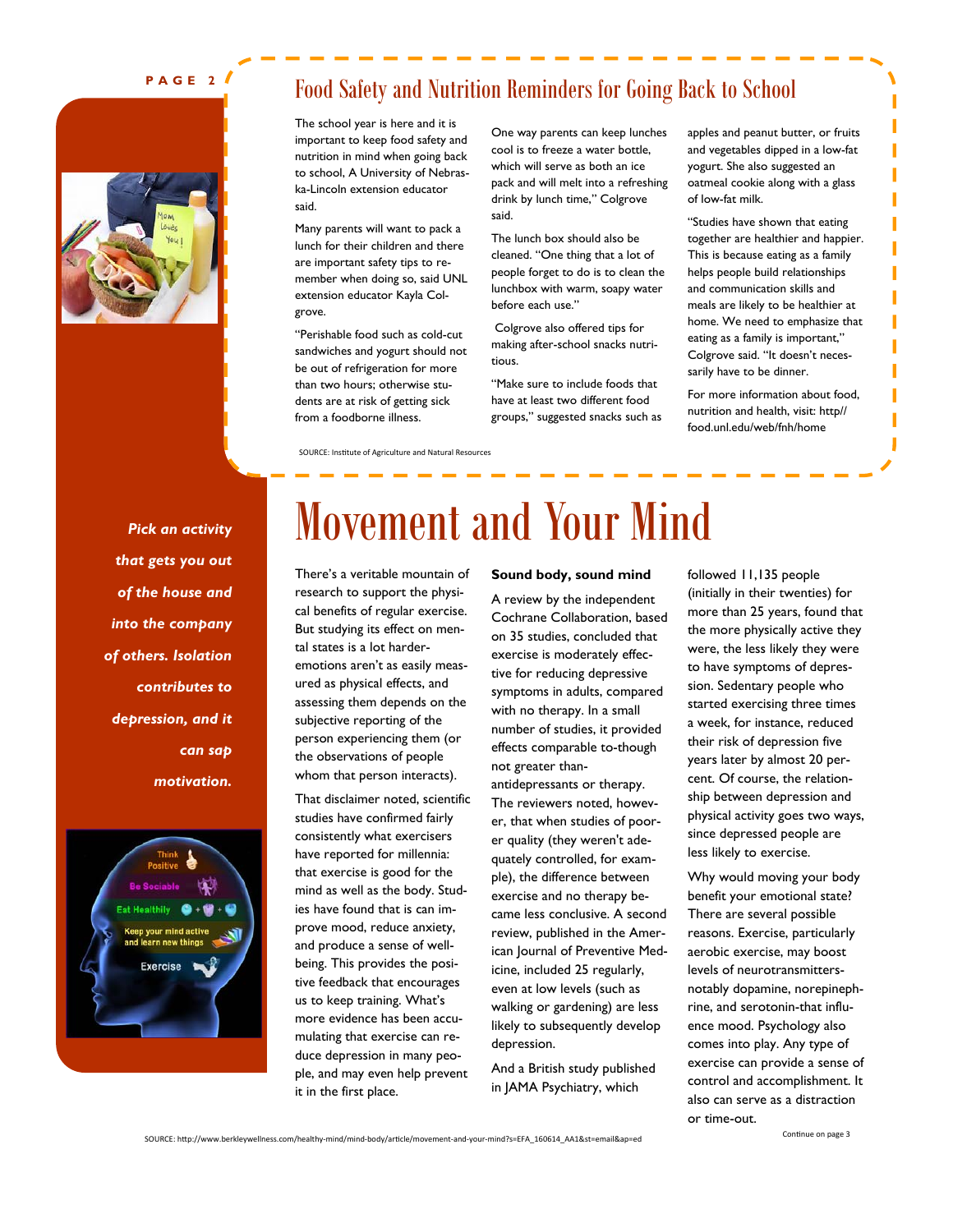### Movement of Your Mind continued

#### Harnessing the Power of Exercise

If you are among the millions of people suffering from depression, it's important to seek medical attention; exercise probably cannot replace therapy or medication, especially for people who are severely depressed. But it may well be recommended as part of your overall treatment plan, and in any case, it has no side effects and can benefit your health in many other ways. Here are some tips to keep in mind, whether you're living with depression or simply looking to maximize exercise's mood-boosting benefits:

• Pick an activity that gets you out of the house and into the company of others. Isolation contributes to depression, and it can sap motivation.

• Any exercise appears to help, but it has to suit you and you have to do it regularly –ideally most days of the week. If you don't like jogging or lifting weights, try walking or swimming. Consider the setting, too; hiking in the woods may be more rewarding than running on a treadmill, for example.



• If you find exercise boring, try listening to audio books or music during the activity. For variety, alternate moderate exercise with short bursts at higher intensity, also known as interval training.



SOURCE: http://www.berkleywellness.com/healthy-mind/mind-body/article/movement-and-your-mind?s=EFA\_160614\_AA1&st=email&ap=ed

## Hyperthermia: Too Hot for Your Health

Too much heat is not safe for anyone. It is even riskier if you are older or have health problems. It is important to get relief from the heat quickly. If not, you might begin to feel confused or faint. Your heart could become stressed and stop beating.

Being hot for too long can be a problem. IT can cause several illnesses, all grouped under the name *hyperthermia.*

**• Heat syncope** is a sudden dizziness that can happen when you are active in hot weather. If you take a heart medication called a beta blocker or are not used to hot weather, you are even more likely to feel faint. Rest in a cool place, put your legs up, and drink water to make the dizzy feeling go away.

● **Heat cramps** are the painful; tightening of muscles in your stomach, arms, or legs. Cramps can result from hard work or exercise. Though your body temperature and pulse usually stay normal during heat cramps, your skin may feel moist and cool. Find a way to cool your body down. Rest in the shade or in a cool building. Drink plenty of fluids, but not those with alcohol or caffeine.

**●Heat edema** is a swelling in your ankles and feet when you get hot. Put your legs up to help reduce swelling. If that doesn't work fairly quickly, check with your doctor.

SOURCE: National Institute on Aging

●**Heat exhaustion** is a warning that your

body can no longer keep itself cool. You might feel thirsty, dizzy, weak, uncoordinated, and nauseated. You may sweat a lot. Your body temperature may stay normal, but your skin may feel cold and clammy. Some people with heat exhaustion have a rapid pulse. Rest in cool place and get plenty of fluids. If you don't feel better soon, get medical care. Be carefulheat exhaustion can progress to heat stroke.

#### **Heat Stroke-A Medical Emergency**

If you have a heat stroke, you need to get medical help right away. Older people living in homes or apartments with out air conditioning or fans are at most risk. People who become dehydrated or those with chronic diseases or alcoholism are also at most risk. Signs of heat stroke are:

• Fainting (possibly the first sign) or becoming unconscious

• A change in behavior-confusion, agitation,

staggering, being grouchy, or acting strangely

• Dry, flushed skin and a strong, rapid pulse or a slow, weak pulse

• Not sweating even if it is hot

#### **Who Is At Risk?**

Each year, most people who die from hyperthermia are over 50 years old. Health problems that put you at greater risk include:

• Heart or blood vessel problems • Poorly working sweat glands or changes in your skin caused by normal aging

• Heart, lung, or kidney disease, as well as any illness that makes you feel weak all over or results in a fever • Conditions treated by drugs, such as diuretics, sedatives, tranquilizers, and some heart and high blood pressure medicines; they may make it harder for your body to cool itself • Taking several prescription drugs, ask your doctor if any of your medications make you more likely to become overheated • Being overweight or underweight • Drinking alcoholic beverages

#### **How Can I Lower My Risks?**

Things you can do to lower your risk of heat-related illness:

• Drink plenty of liquids, such as water or fruit or vegetable juices. Stay away from drinks containing alcohol or caffeine. If your doctor has told you to limit your liquids, ask what you should do when it is very hot.

• If you liv in a home or apartment without fans or air conditioning, try to keep your house as cool as possible. Limit your use of the oven. Keep your shades, blinds, curtains closed during the hottest part of the day.

● If your house is hot, try to spend time during mid-day some place that has air conditioning-for example go to the shopping mall, movies, library, senior center, or a friend's house.

• If you need help getting to a cool place, ask a friend or relative. If necessary, take a taxi or call for senior transportaion. Don't stand outside in the heat waisint got a bus.

• Dress for the weather. Some people find natural fabrics, such as cotton, to be cooler than synthetic fibers.

• Don't try to exercise or do a lot of activities outdoors when its hot.

• Avoid crowded places when it's hot outside. Plan trips during non-rush hour times.

#### **PAGE 3**